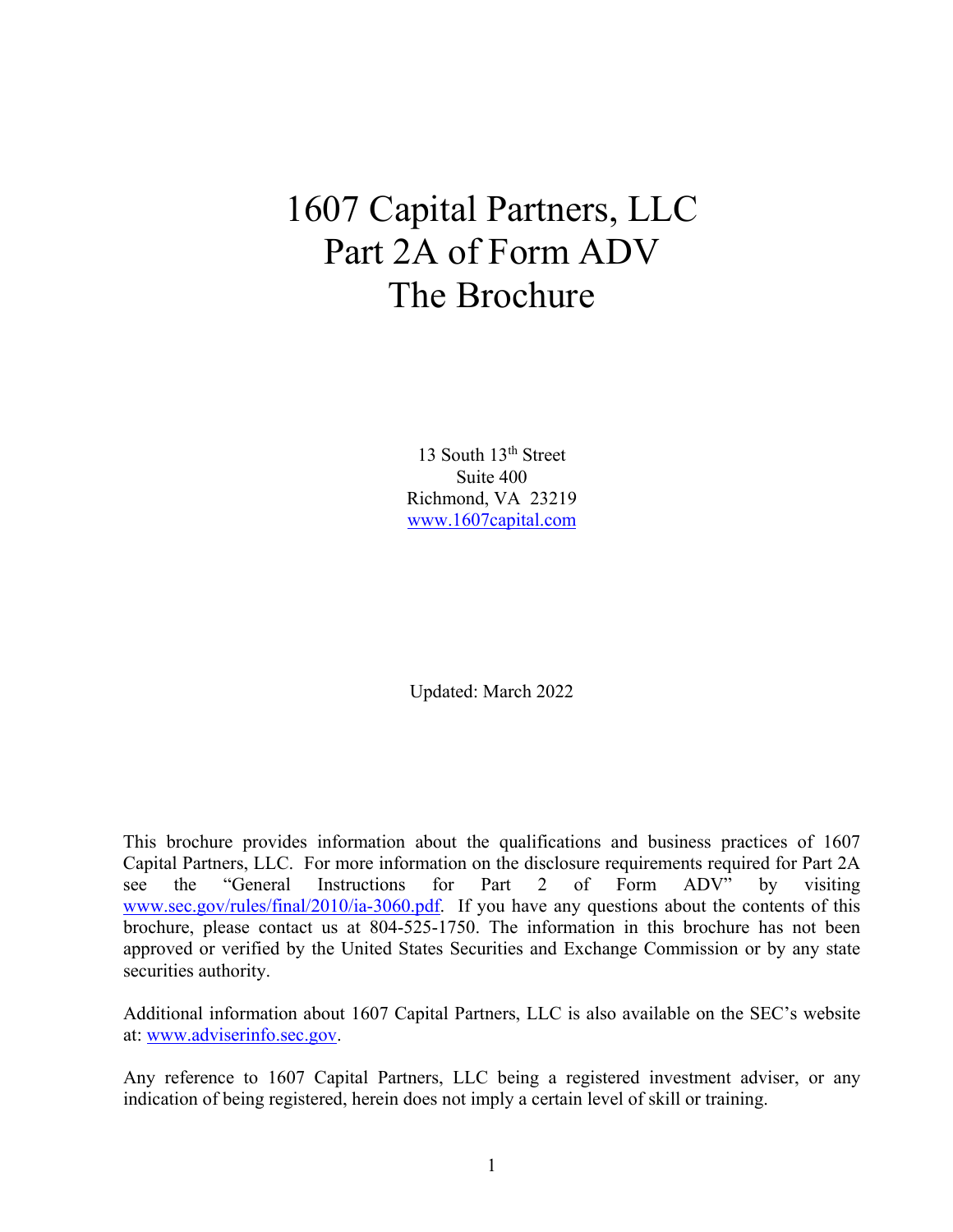# **Item 2 - Material Changes**

Item 2 of the Brochure is intended to discuss material changes that are made to the Brochure and provide clients with a summary of such changes. No material changes have been made since our last update in March 2021

# **Item 3 - Table of Contents**

# **Item 4 - Advisory Business**

1607 Capital Partners, LLC was established in 2007 as a privately held investment firm and is currently majority owned by Shannon Fake, Ashley Long, James Mallory, Kirk Tattersall and Rosemont Investment Group, LLC. As of December 31, 2021 the Company had \$4.62 billion of assets under management on a discretionary basis.

1607 Capital Partners, LLC (together with its Relying Adviser, "1607" or the "Company") offers investment advisory services to high net worth individuals and institutional clients including corporate and public pension funds, and university and foundation endowments. 1607 directly controls 1607 Capital Partners Limited (the "Relying Adviser"), and all persons acting on behalf of the Relying Adviser are subject to the supervision and control of the Company.

We currently offer seven different investment strategies in which a client may participate. Aside from a willingness to abide by a limited set of guidelines imposed by the client, our firm does not tailor investment advice based on each client's individual needs, but rather according to the parameters for each investment product we manage. The investment management objective is implemented on a discretionary basis as stated in the Company's asset management agreement. Client assets are actively managed by investing primarily in closed-end mutual funds that invest in domestic and international equities, fixed income products, and exchange-traded funds ("ETFs"). "Closed-end mutual funds" means exchange-traded closed-end funds and similar exchange-traded investment funds and investment holding companies that trade at prices that may reflect a discount (or premium) to net asset value. However, 1607 may also utilize investment instruments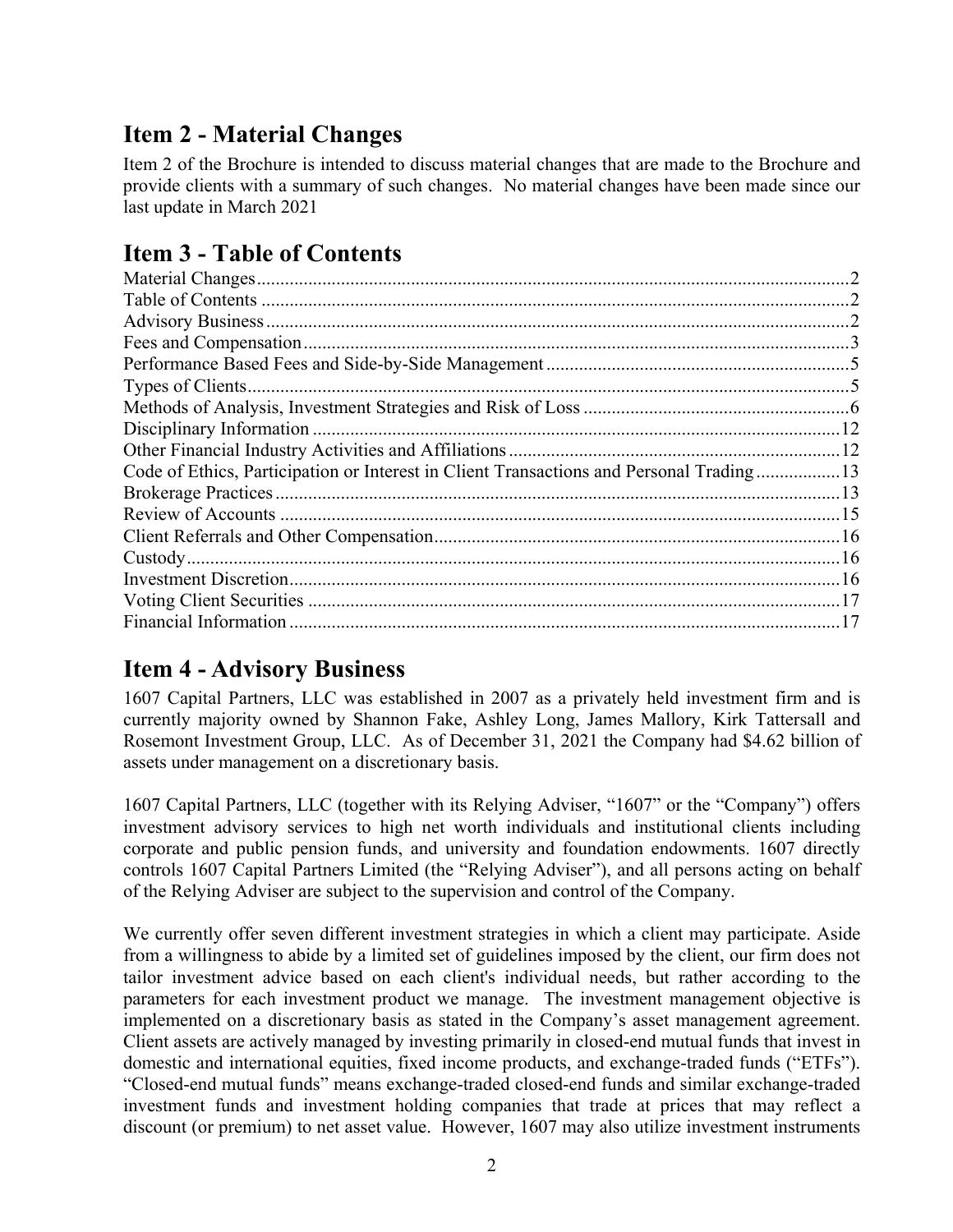that track an index, including ETFs, in market environments when the relative value of the available closed-end funds becomes less attractive. On an ongoing basis we monitor the performance of client accounts and the investment markets and reallocate clients' assets as appropriate.

1607 also provides investment advisory services and serves as the General Partner to six private investment Delaware limited partnerships, including: the 1607 Capital International Equity Fund, LP, the 1607 Capital Global Equity Fund, LP, the 1607 Capital Global ex US Fund, LP, the 1607 Capital Domestic Equity Fund, LP, the 1607 Capital Bond Fund, LP, and the 1607 Capital Tax Advantaged Fund, LP. (collectively the "1607 Funds" or "Funds" and together with separate account clients "Clients")

Similar to our separate account clients, Fund assets are actively managed by investing primarily in exchange listed closed-end mutual funds. The 1607 Funds are actively managed with the objective of, on a net rate of return basis, exceeding a specified benchmark.

# **Item 5 - Fees and Compensation**

#### **Separately Managed Accounts**

Fees may include a combination of a management and performance based fees. Asset based management fees will be charged quarterly in advance or in arrears, as agreed to with the client, based on a percentage of the client's assets under management at the beginning or end of the calendar quarter, subject to adjustments for contributions to or withdrawals from the client account. Performance based fees are negotiated on a case by case basis and will generally be based upon a share of the capital gains or capital appreciation of the funds and securities in a client's account above those of the stated benchmark for the particular client. Performance fees will only be charged to qualified clients and in accordance with Rule 205-3 under the Advisers Act. The compensation for our services, which include investing a client's assets in accordance with one of our stated strategies, monitoring a client's investment results, and reporting to the client on a quarterly basis, is as follows:

Equity Portfolios:

| <b>Assets Under Management</b> | Fee     |
|--------------------------------|---------|
| First \$100 Million            | $.75\%$ |
| Next \$150 Million             | $.65\%$ |
| Above \$250 Million            | $.50\%$ |

Fixed Income Portfolios:

Flat fee of .50%

Investment advisory services begin with the effective date of the Agreement, which is the date the client signs the Investment Advisory Agreement. For that calendar quarter, fees will be adjusted pro rata based upon the number of calendar days in the calendar quarter that the Agreement was effective. Fees can either be deducted directly from the client's brokerage account or paid directly by the client pursuant to a written agreement. We reserve the right to adjust the fee schedule for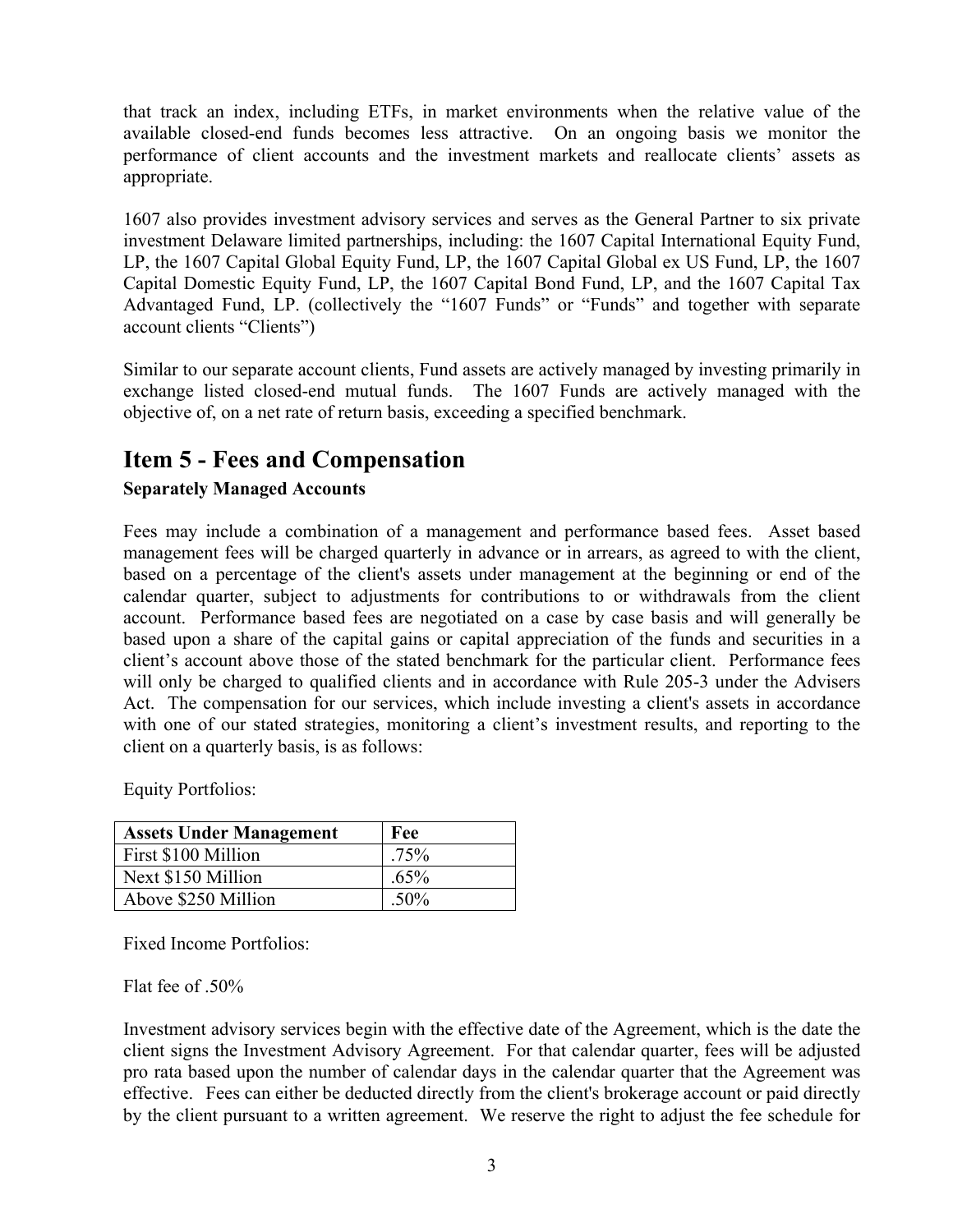accounts depending on the size and type of account and the services required. In some cases, negotiation of fees may result in different fees being charged for similar services and may be less than the stated fee schedule.

Advisory fees charged are separate and distinct from fees and expenses charged by the closed-end funds that are recommended to clients. Additionally, the fees paid to 1607 are exclusive of custodial and transaction costs paid to custodians, brokers, or any other third parties. Clients should review all fees charged and fully understand the total amount of fees to be paid.

#### **1607 Funds**

Fees may include a combination of a management and performance based fees, depending on the applicable Fund. Management fees charged to investors in the 1607 Funds are based on the value of account assets at the end of each month. Performance based fees are based upon a share of the capital gains or capital appreciation of an investor's capital account above those of the stated benchmark. Detailed information regarding the fees charged to the 1607 Funds are provided in the fund's private offering memorandum and other governing documents. We reserve the right to adjust the stated fee schedule through side letters with investors, including the option of implementing a performance based fee. Performance fees will only be charged to qualified clients and in accordance with Rule 205-3 under the Advisers Act. In addition to the fees charged by us, investors will bear indirectly other fees and expenses incurred by the 1607 Funds including, but not limited to, the following: legal fees; accounting fees; custodian fees; fund administration fees; organizational and registration expenses; and certain offering costs. Investors should review all fees charged by us and the expenses charged to the 1607 Funds to fully understand the total amount of fees to be paid by the fund and, indirectly, the investors. The private offering memorandum provides a summary of the expenses charged to the fund.

We have adopted a Valuation & Pricing Policy and Procedures to govern the pricing (valuation) of securities held in client portfolios. With respect to the separate account clients, the advisory fees are based on security valuations obtained using independent pricing sources. Although we utilize well-known, widely-used independent pricing vendors, such security valuations may differ from the security valuations assigned by a client's custodian. With respect to the 1607 Funds, the advisory fees are based on security valuations confirmed by the independent third-party administrator.

If for any reason a Client wishes to terminate an investment advisory contract, the Client must provide prior written notice in accordance with the terms of their contract. The client is responsible to pay for services rendered until the termination of the agreement. Upon termination, any unearned fees charged for advisory services will be refunded on a pro-rata basis. Investors' ability to redeem from the 1607 Funds is subject to formal notice requirements and other restrictions. The 1607 Funds' offering memorandum provides a summary of when investors are permitted to make complete or partial redemptions.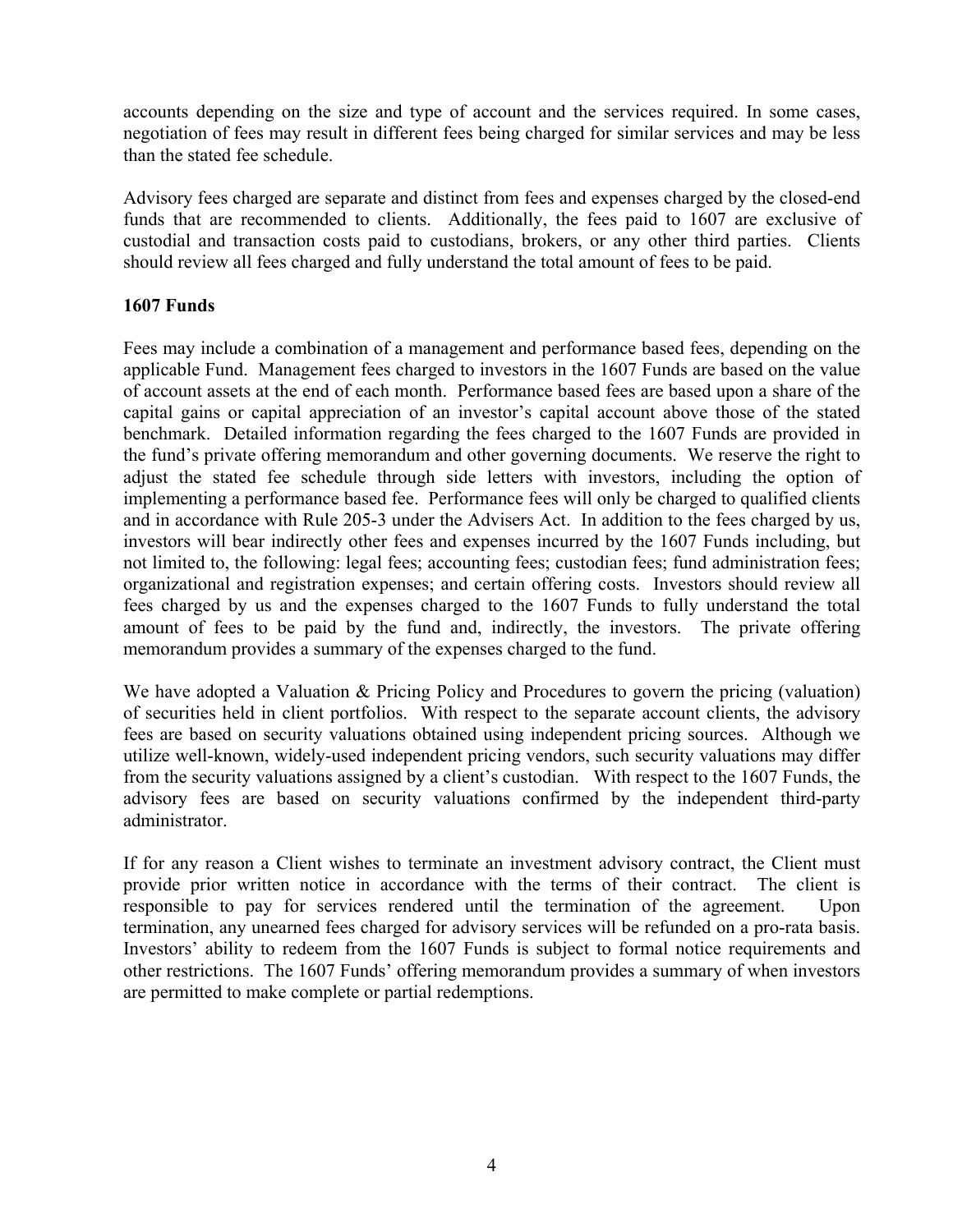### **Item 6 - Performance Based Fees and Side-by-Side Management**

Performance based fees are fees based on a share of capital gains on or capital appreciation of the assets of a client. An adviser charging performance fees to some accounts faces a variety of conflicts because the adviser can potentially receive greater fees from its accounts having a performance-based compensation structure than from those accounts it charges a fee unrelated to performance (*e.g.*, an asset-based fee). As a result, the adviser may have an incentive to direct the best investment ideas to, or to allocate or sequence trades in favor of, the account that pays a performance fee.

We will enter into performance-based fee arrangements and the fact that we are compensated based on the trading profits may create an incentive for us to make investments on behalf of clients that are riskier or more speculative than would be the case in the absence of such compensation. In addition, some clients are not charged an incentive fee, thus we have an incentive to favor accounts for which we receive a performance-based fee. In no instance will clients paying performance-based fees receive preferential treatment over clients not paying performance-based fees. As a fiduciary, 1607 recognizes its duties to act in good faith and with fairness in all of its dealings with all clients. To further mitigate this potential conflict of interest, we have adopted trade allocation and aggregation procedures (see Brokerage Practices Section) to ensure that no client is allocated more profitable investments.

Only qualified clients are eligible to be assessed a performance fee. Qualified clients must i) have at least \$1,000,000 in assets under management with 1607, or ii) have a net worth (or joint net worth with a spouse) of at least \$2,100,000. The performance compensation will be negotiated with each client. Performance-based compensation may create an incentive for us to make investments that are riskier or more speculative than would be the case in the absence of performance compensation.

### **Item 7 - Types of Clients**

In addition to high net worth individuals and institutional clients, including corporate and public pension funds, and university and foundation endowments, we also provide discretionary investment advice to the 1607 Funds which are private investment Delaware limited partnerships.

We typically will not act as investment adviser for separately managed accounts that are less than \$25 million, and generally require 1607 Fund investors to initially contribute \$3 million, with the exception of the 1607 Capital Tax Advantaged Fund, LP which has an initial minimum contribution of \$250,000. However, we reserve the right to make exceptions to the minimum investment requirements.

We may from time to time enter into letter agreements or other similar agreements ("side letters") with one or more investors of a 1607 Fund which provide such investor with additional and/or different rights than investors have pursuant to the general terms of the Fund. Such rights may include providing the investor with shorter notice periods and more frequent and detailed reports, as well as the reduction or waiver of the management or performance fee.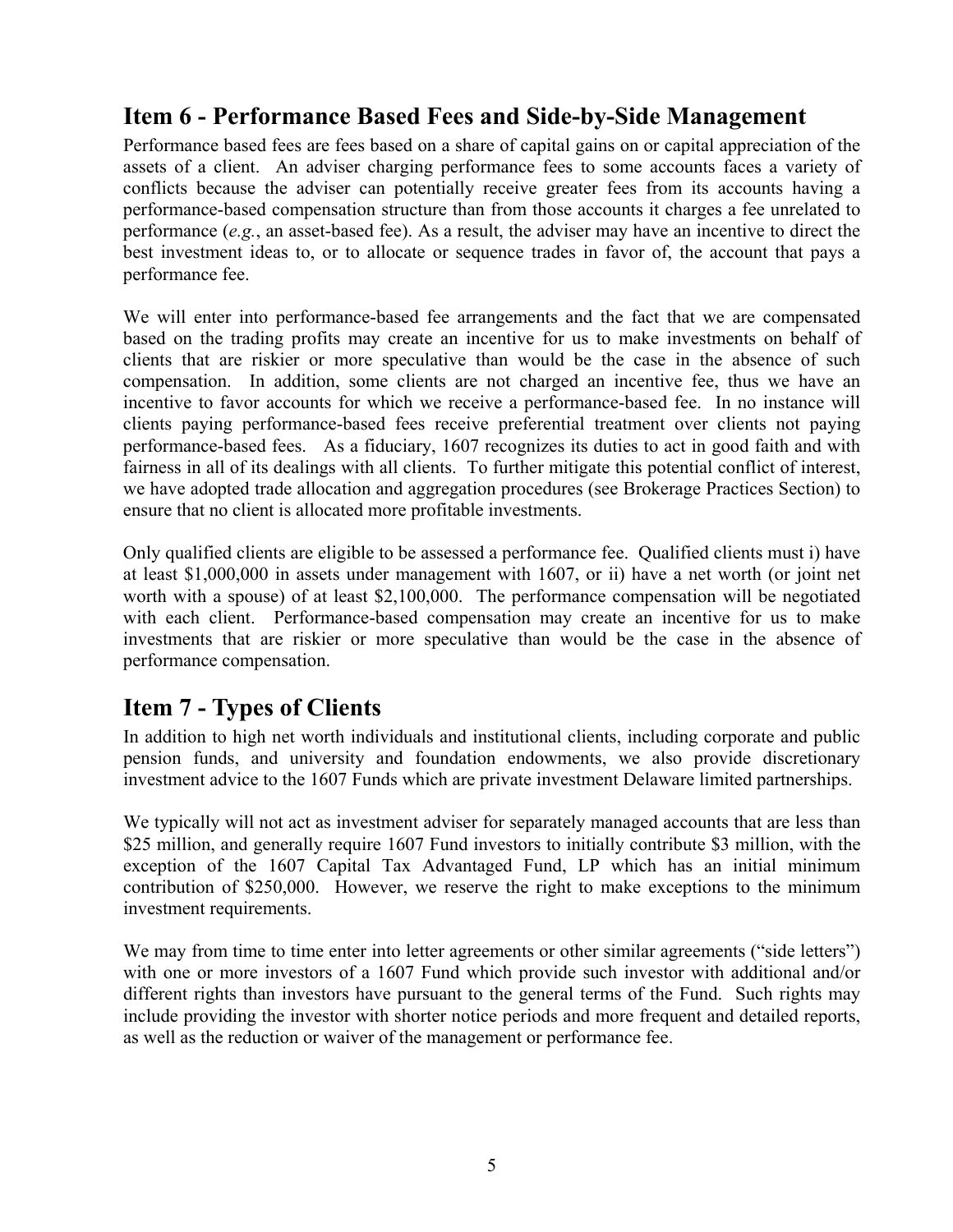### **Item 8 - Methods of Analysis, Investment Strategies and Risk of Loss**

The 1607 investment team employs a bottom-up, value-oriented approach in selecting closed-end funds based on a proprietary system. We begin our investment process with the collection of data on the universe of investable closed-end funds. The universe of funds generally will include exchange-traded closed-end funds, and other similar commingled investment companies, that invest primarily in domestic and international equities, fixed income products, and ETFs. Information such as prices, dividends, net asset values and portfolio composition is collected and used to estimate the net asset values of the funds at any given time. Based on this information, we then rank the universe of investable funds using a proprietary model that evaluates various indicators, including relative and absolute discount levels, net asset value performance, and qualitative factors, including fund management, corporate action activity (share repurchases, tender offers, open-ending provisions, etc.) and fund size. The output of this ranking system provides the starting point for our investment decisions.

We then use top down country and regional data to both confirm the bottom-up research and control risks. Country valuations, economic growth, and geopolitical environments are all evaluated during this step. Specific client guidelines and benchmarks along with diversification considerations are then monitored to further control risks and confirm fund choices. Client portfolios are created from this research and re-evaluated on a daily basis.

Risk management occurs at every stage of 1607's investment process – from the initial and ongoing evaluation of the closed-end funds in which we make investments to the construction and ongoing management of the portfolio of closed-end funds in each strategy.

At the fund level, a thorough analysis is conducted of each fund the firm follows, using a proprietary database of historical net asset values, prices, and dividends for each fund. Each fund's NAV is modeled upon inclusion into the investable universe, allowing for real-time NAV estimates throughout the trading day. Then, NAV variance reports are generated daily and analyzed by the investment team to identify unusual activity. When necessary, the team can then engage the fund's manager in order to better understand any variances that occur.

Further risk management practices exist at the client portfolio level. Because we usually own 30- 50 or more funds, and each fund itself is well diversified, much of the security-specific risk is diversified away. Therefore, the team can focus its risk management efforts on higher level portfolio characteristics like relative sector or country exposure. Each portfolio's look through exposure is tracked in real-time in comparison to the appropriate benchmark. The more the portfolio deviates from the benchmark, the more the team will adjust its buy or sell targets in response. The team will also use passive ETFs to manage underweight positions as they grow. Additionally, in composites with multiple clients, 1607's primary goal is to minimize return dispersion across accounts. Our portfolio management system and its trade allocation platform ensure that trades are allocated appropriately across accounts so that individual positions are held at similar percentages.

The description provided above is a brief overview of the investment strategy and risk management controls and is not intended to be complete. All investing involves a risk of loss and our investment strategy could lose money over short or even long periods. The information below is a summary of the key risks. While the investment strategies used in our Funds are the same as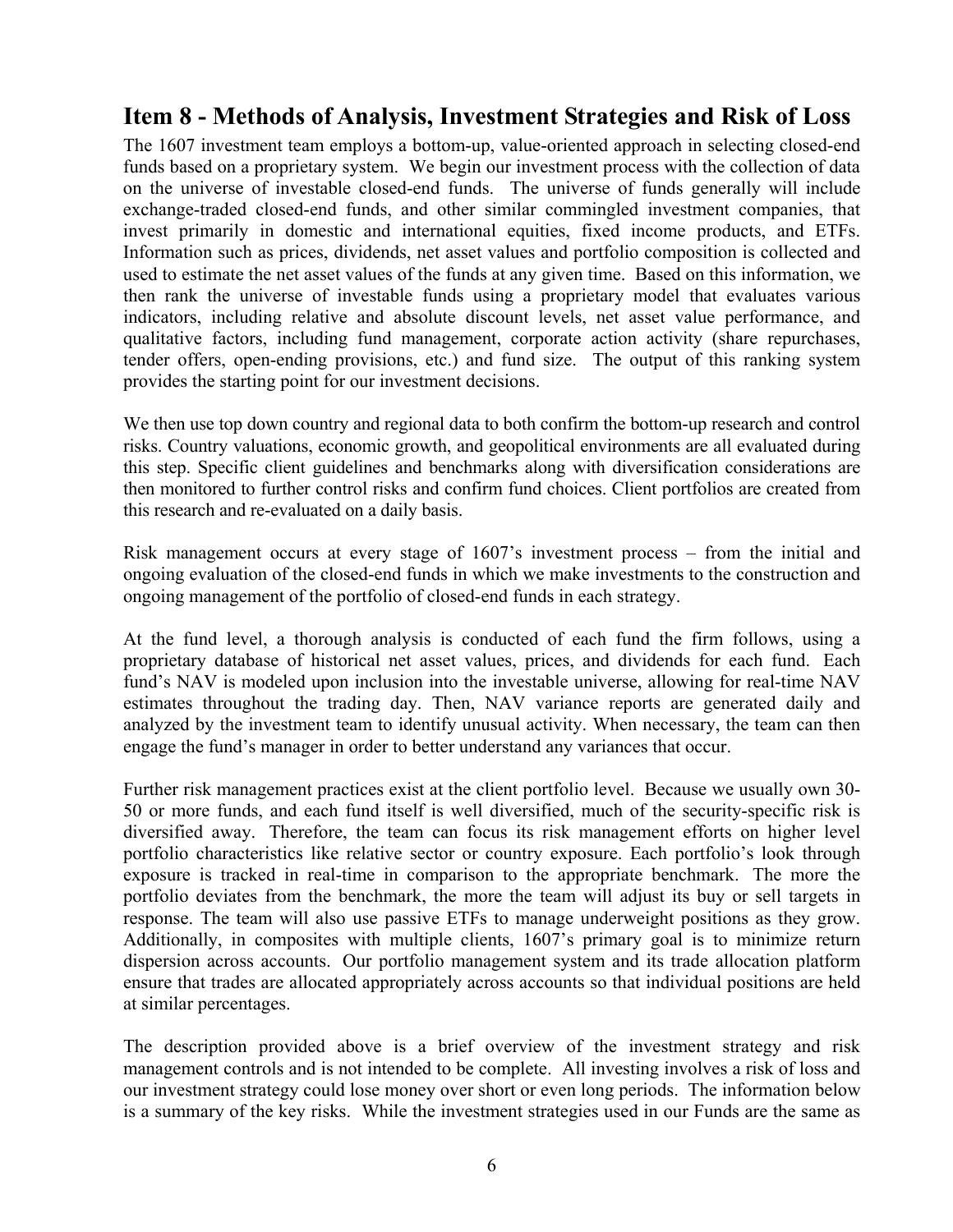those used for separate accounts, there are risks that are specific to the Funds. Investors in the 1607 Funds should carefully consider the investment objectives and risk of each 1607 Fund. Investors should review the offering document for each Fund for a more detailed explanation of the investment strategy and risks involved. Clients should contact us for additional information on other risks that may be present when opening an account with 1607.

#### *Investment Approach and Strategies*

Risk is inherent in all investing. No guarantee or representation is made that our investment approach or strategies will be successful or produce profitable results. Our unique, fund of funds investment style may not be successful in realizing the client's investment objectives. Profitable investing is often dependent on anticipating that the market will change its perception of what appears to be an undervalued stock at some point in the future. Markets subject to random price fluctuations, rather than rational decisions, may generate a series of losing investments. There have been periods in the past when the markets have been subject to irrational price movements, and such periods may recur. Any factor which would make it difficult to execute trades, such as reduced liquidity or extreme market developments resulting in limit moves, also could be detrimental to profits. For example, supply and demand for securities and other financial instruments change rapidly and are affected by a variety of factors. Such factors include investment-specific price fluctuations as well as macro-economic, market and industry-specific conditions, including, but not limited to, national and international economic conditions, domestic and international financial policies and performance, conditions affecting particular investments (such as the results of operations, financial condition, sales and product lines of corporate issuers), national and international politics, governmental events and changes in interest rates and income tax laws. In addition, events such as political instability, terrorism, natural disasters, and regional and global health epidemics may occur. No assurance can be given that our techniques and strategies will be profitable in the future.

#### *Closed – End Funds*

We intend to invest primarily in closed-end funds that invest in domestic and international equities, fixed income products, and ETFs (depending on the specific investment product). Risks of investing in shares of a closed-end fund that invest in domestic and international equities, fixed income products, and ETFs are similar to those risks associated with investing in these securities directly. In addition to these risks, the shares of closed-end funds often trade at a discount to the underlying net asset value of the fund and this discount can increase significantly during various market conditions that do not otherwise impact the value of the fund's holdings. 1607 clients and investors are also subject to manager risk, which is the risk associated with the closed-end fund management team's ineffective or underperforming management. While 1607 analyzes the fund management, clients are indirectly subject to the risks associated with the investment decisions of the closed-end fund management. Further, closed-end funds incur investment advisory, transactional, administrative and other expenses that are in addition to the investment advisory, transactional, administrative and other expenses incurred by the client.

#### *Exchange-Traded Funds*

We may invest in shares of ETFs that invest in equity securities. Risks of investing in shares of an ETF that invest in equity securities are similar to those risks associated with investing in the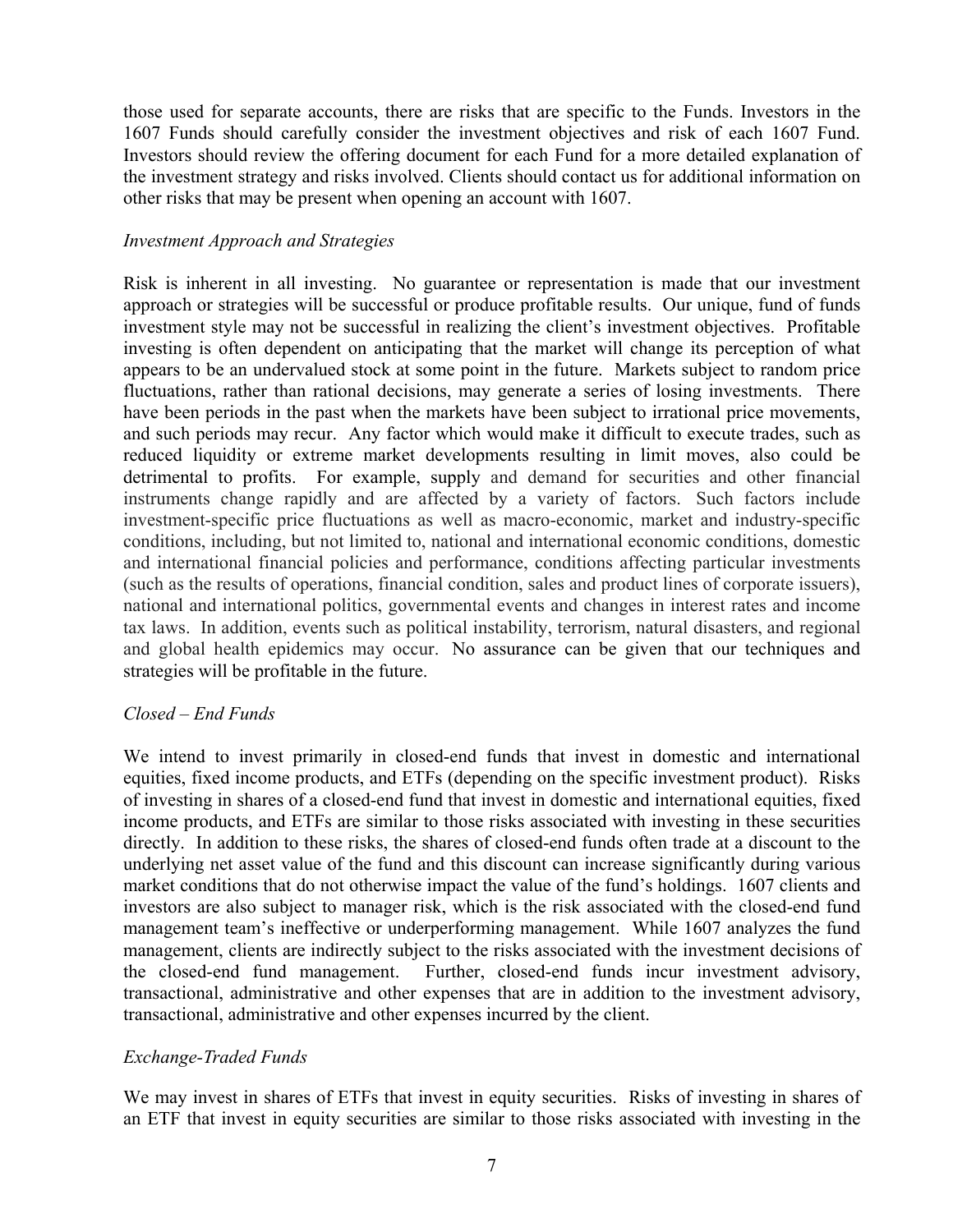equity securities directly. In addition to these risks, an investment in shares of an ETF also expose investors to the risk of errors in matching the ETF's underlying assets to an index and the risk that because an ETF is not actively managed, it cannot sell poorly performing equity securities as long as they are represented in an index. These risks may affect the ability of 1607 to implement its investment strategy effectively and reduce the accounts' profit potential.

Additionally, an ETF's return may not match the return of the index it is trying to replicate (the "Replicated Index") for a number of reasons. For example, an ETF incurs a number of operating expenses not applicable to the Replicated Index, and incurs costs in buying and selling securities, especially when rebalancing the ETF's securities holdings to reflect changes in the composition of the Replicated Index. The ETF may not be fully invested at times, either as a result of cash flows into the ETF or reserves of cash held by the ETF to meet redemptions and expenses.

#### *International Investing*

We invest in closed-end funds that conduct investment activities outside the U.S. Prospective investors should understand and consider carefully the greater risks involved in investing internationally. Investing in securities of non-U.S. issuers, positions which generally are denominated in foreign currencies, involve both opportunities and risks not typically associated with investing in U.S. securities. These include: fluctuations in exchange rates of foreign currencies; possible imposition of exchange control regulation or currency restrictions that would prevent cash from being brought back to the United States; less public information with respect to issuers of securities; less governmental supervision of exchanges, securities brokers and issuers of securities; difficulties in obtaining and enforcing a judgment against a foreign issuer; different accounting, auditing and financial reporting standards; different settlement periods and trading practices; less liquidity and frequently greater price volatility in foreign markets than in the United States; imposition of foreign withholding and other taxes; and sometimes less advantageous legal, operational and financial protections applicable to foreign sub-custodial arrangements.

The cost of investing in securities of non-U.S. issuers can be higher than the cost of investing in U.S. securities. Investments in securities denominated in foreign currencies also involve the additional cost of converting currencies upon the purchase and sale of securities.

#### *Emerging Markets*

We invest in closed-end funds that conduct investment activities in emerging markets. The risks described above for "International Investing" are typically increased to the extent that a closedend fund invests in issuers located in less developed and developing nations. The securities markets of emerging countries are substantially smaller, less developed, less liquid and more volatile than the securities markets of the U.S. and other more developed countries. Disclosure and regulatory standards in many respects are less stringent than in the U.S. and other major markets. There also may be a lower level of monitoring and regulation of the markets and the activities of investors in certain less developed countries, and enforcement of existing regulations can be extremely limited. Emerging markets may have slower clearance and settlement procedures, higher transaction costs and investment restrictions that may restrict or delay trading. In addition, certain governments may require approval for, or otherwise restrict, the repatriation of investment income, capital or proceeds of sales of securities by foreign investors. War, governmental intervention, lack of capital, corruption, poor corporate management and limited resources are also common risks associated with investing in these markets.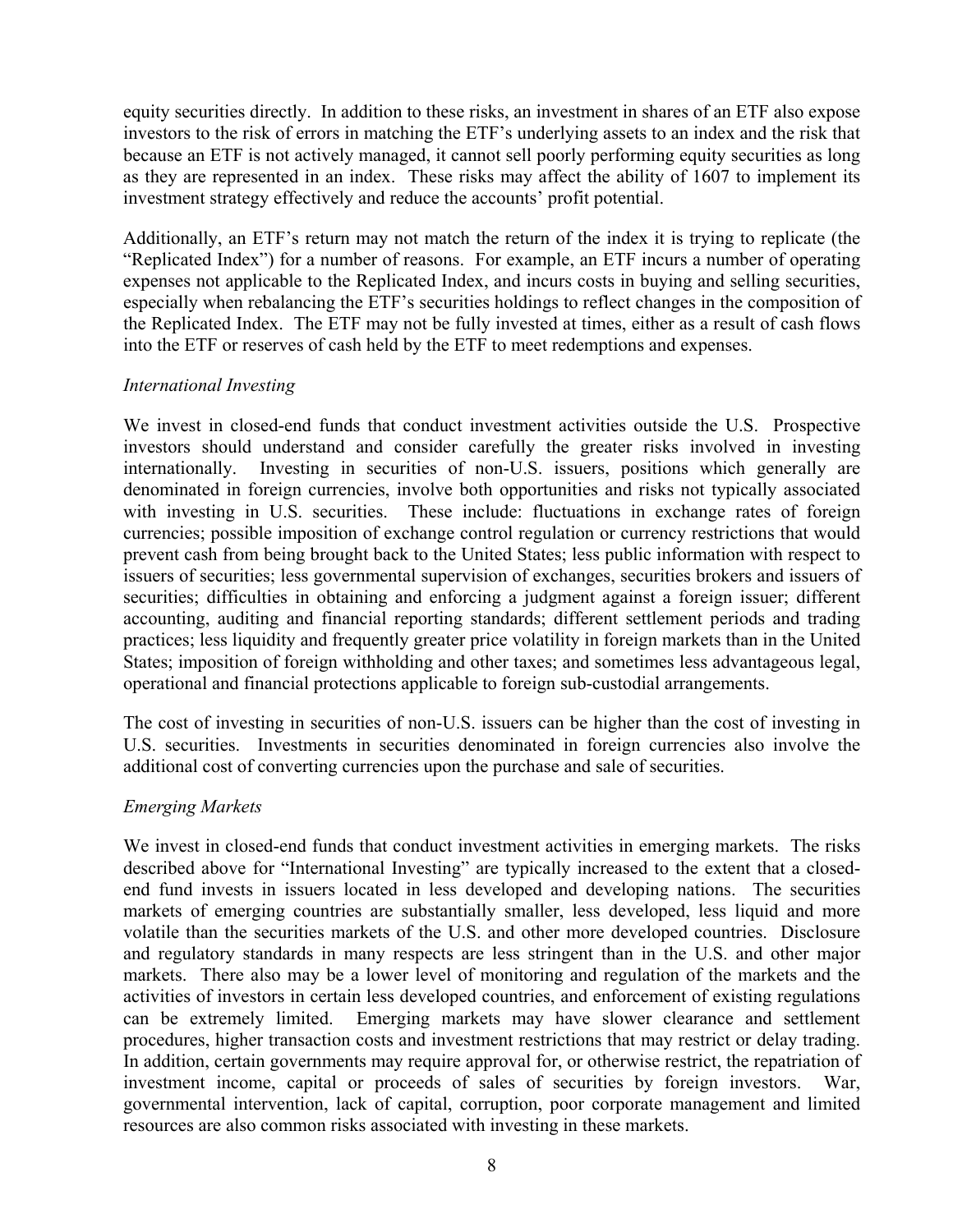Investments in securities of issuers located in emerging countries can be more speculative than investments in securities of issuers located in developed countries and are subject to certain special risks. The political and economic structures in many of these emerging countries may be in their infancy and developing rapidly, as such countries may lack the social, political and economic characteristics of more developed countries. Certain of these countries have in the past failed to recognize private property rights and have at times nationalized and expropriated the assets of private companies. Some countries have inhibited the conversion of their currency to another. The currencies of certain emerging market countries have experienced devaluations relative to the U.S. dollar, and future devaluations may adversely affect the value of client's assets valued in such currencies. Many emerging markets have experienced substantial, and in some periods, extremely high, rates of inflation for many years. Continued inflation may adversely affect the economics and securities markets of such countries.

#### *Currency Risk*

The value of foreign securities is affected by changes in currency rates, foreign tax laws (including withholding tax), government policies (in this country or abroad), relations between nations and trading, settlement, custodial and other operational risks. Because 1607 invests in securities denominated or quoted in currencies other than the U.S. dollar, client accounts will be affected by changes in foreign currency exchange rates (and exchange control regulations) that affect the value of investments and the accrued income and appreciation or depreciation of the investments in U.S. dollars. An increase in the strength of the U.S. dollar relative to other currencies may cause the value of client accounts to decline. Certain foreign currencies may be particularly volatile, and foreign governments may intervene in the currency markets, causing a decline in value or liquidity in client's foreign holdings whose value is tied to the affected foreign currency. In addition, client accounts may incur costs in connection with conversions between various currencies.

#### *Transactions on Non-U.S. Exchanges*

We will engage in trading on markets outside the United States. Transactions on non-U.S. exchanges are not regulated by U.S. governmental agencies, such as the SEC. Some non-U.S. exchanges, in contrast to exchanges in the United States, may be "principals markets" similar to forward markets, in which responsibility for performance is only that of the principal with whom a trader has entered into a transaction, and not of an exchange or clearing corporation. In some cases, a broker with whom 1607 enters into a transaction may in effect take the opposite side of trades. Because some non-U.S. exchanges generally lack a clearinghouse system such as that utilized by exchanges in the United States, market disruptions may be more likely to occur on non-U.S. exchanges.

#### *Investments in Equity Securities*

Common stock and similar equity securities generally represent the most junior position in an issuer's capital structure and, as such, generally entitle holders to an interest in the assets of the issuer, if any, remaining after all more senior claims to such assets have been satisfied. Holders of common stock generally are entitled to dividends only if and to the extent declared by the governing body of the issuer out of income or other assets available after making interest, dividend and any other required payments on more senior securities of the issuer.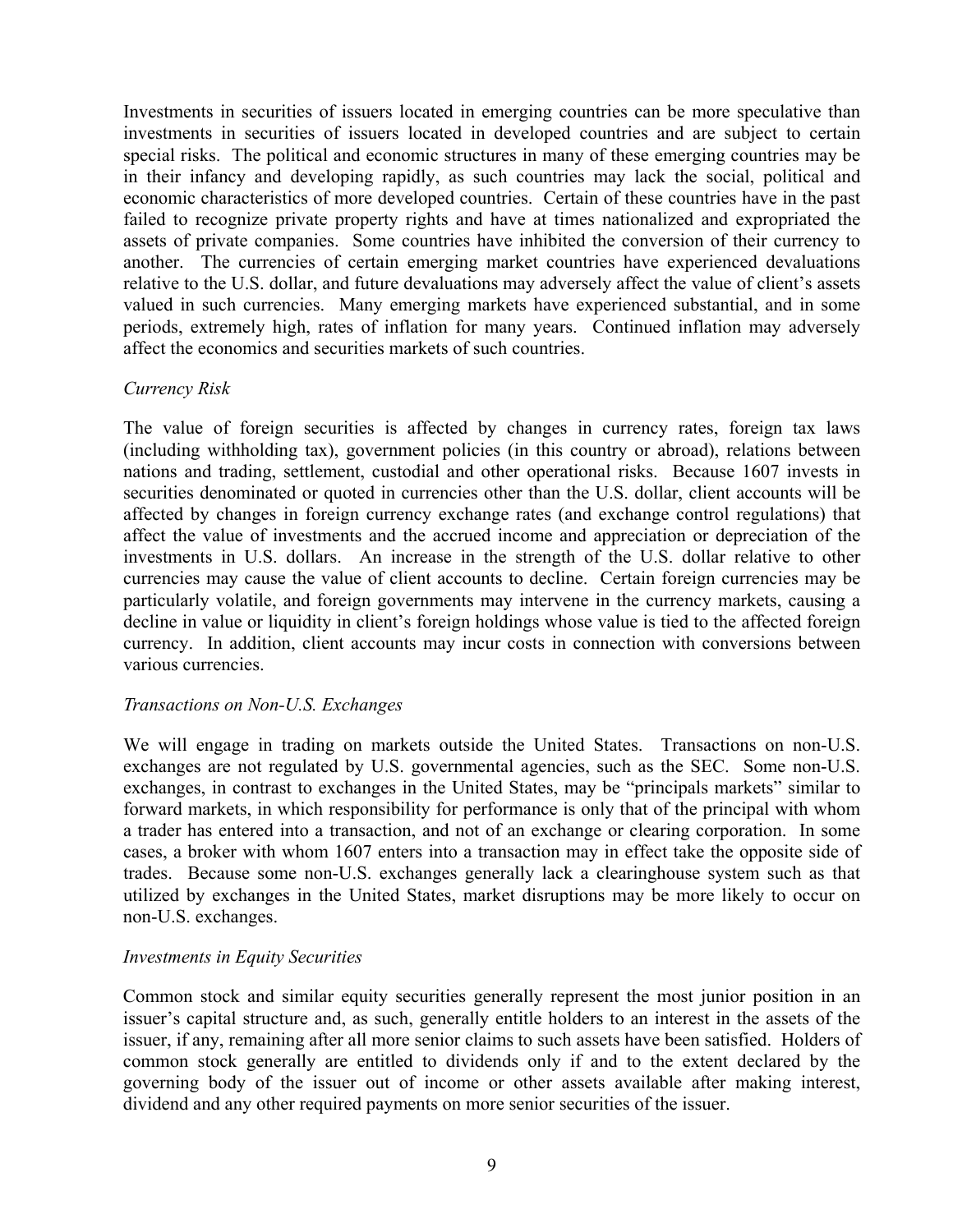#### *Fixed Income and Debt Securities*

We invest in closed-end funds that invest in fixed-income securities. These securities may pay fixed, variable or floating rates of interest, and may include zero coupon obligations. Fixedincome securities are subject to the risk of the issuer's inability to meet principal and interest payments on its obligations (*i.e.,* credit risk) and are subject to the risk of price volatility due to such factors as interest rate sensitivity, market perception of the creditworthiness or financial condition of the issuer, and general market liquidity (*i.e.,* market risk).

Credit risk relates to the ability of the issuer of a security to make interest and principal payments on the security as they become due. If the issuer fails to pay interest, clients' income might be reduced and if the issuer fails to repay principal, the value of that security might be reduced.

Debt securities also are subject to interest rate risk. Debt securities will increase or decrease in value based on changes in interest rates. If interest rates increase, the value of the debt securities held in client accounts generally should decline. On the other hand, if interest rates fall, the values of investments in client accounts generally should increase. Securities with greater interest rate sensitivity and longer maturities tend to produce higher yields, but are subject to greater fluctuations in value. Usually, changes in the value of fixed-income securities will not affect cash generated, but may affect the performance of client accounts.

#### *Risks Associated with Municipal Securities*

We may invest in closed-end funds that invest in municipal securities. Most of the municipal securities consist of general obligations for which the taxing power of the issuer is the source of repayment. However, municipal securities may also consist of tax anticipation notes or other obligations whose repayment is entirely dependent on the collection of revenues or excise taxes by the issuing authority.In the event that special revenues backing such obligations are not received, the closed-end fund will have no recourse against the issuer or any other party for repayment of such obligations. In the case of general obligations, there is the risk that an issuer of such obligations could become insolvent and default on the obligations. In such case, the issuer would likely not make full payment of principal and interest on the obligations.

#### *High Yield Securities*

We may invest in closed-end funds wherein the underlying assets are debt and equity securities, credit paper, accounts and notes payable, loans and other financial instruments and obligations of financially troubled companies, including companies involved in bankruptcy, reorganization and liquidation proceedings. Although these investments may result in significant returns, they involve a substantial degree of risk. Any one or all of the issuers of the securities or other instruments in which we indirectly invest may be unsuccessful or not show any return for a considerable period of time. In any reorganization or liquidation proceeding related to such an underlying issuer, the client account may lose its entire investment. Under such circumstances, the returns generated from these investments may not compensate the client account adequately for the risks assumed.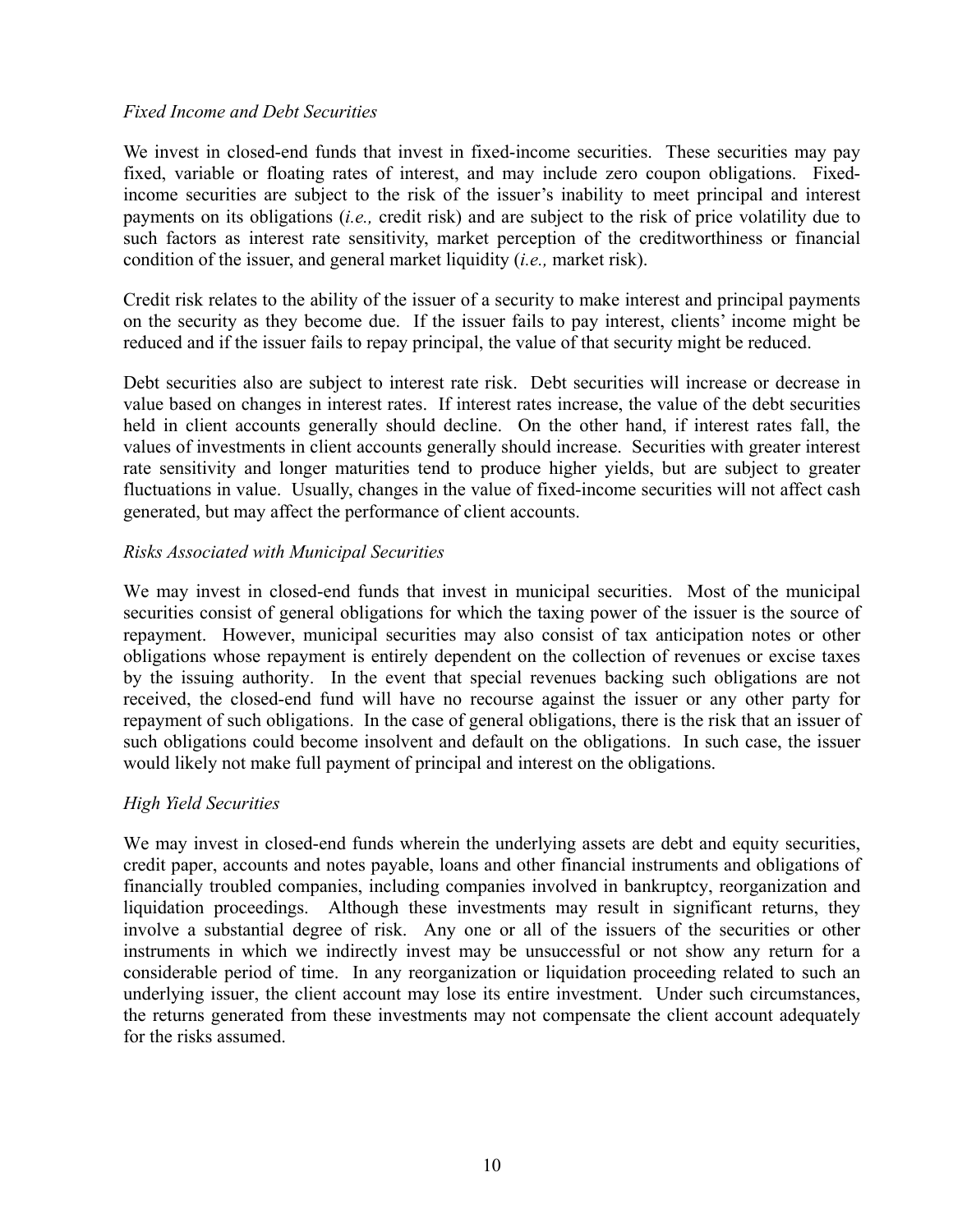#### *Derivative Instruments*

The underlying closed-end funds may make use of various derivative instruments, such as swaps. The use of derivative instruments involves a variety of material risks. These risks include the extremely high degree of leverage which can be embedded in such instruments, a risk which can be materially increased by the limited liquidity which often characterizes the derivative markets. The pricing relationships between derivative instruments and the underlying instruments on which they are based also may not conform to anticipated or historical correlation patterns, resulting in unanticipated losses. In addition, the derivative instruments may be over-the-counter instruments (contracts) between the closed-end fund and third parties. The risk of counterparty nonperformance can be significantly greater in the case of these over-the-counter instruments (contracts) as opposed to exchange-traded derivative instruments. Furthermore, "bid-ask" spreads may be unusually wide in the substantially unregulated over-the-counter markets.

#### *Warrants*

1607, from time to time, may acquire equity warrants related to a closed-end fund. Equity warrants are securities that give the holder the right, but not the obligation, to subscribe for newly created equity issues of the issuing company or a related company at a fixed price either on a certain date or during a set period. Changes in the value of a warrant do not necessarily correspond to changes in the value of its underlying security. The price of a warrant may be more volatile than the price of its underlying security, and a warrant may offer greater potential for capital appreciation as well as capital loss. Warrants do not entitle a holder to dividends or voting rights with respect to the underlying security and do not represent any rights in the assets of the issuing company. A warrant ceases to have value if it is not exercised prior to its expiration date. These factors can make warrants more speculative than other types of investments.

#### *Institutional, Credit and Counterparty Risk*

We are subject to the risk that the brokers and counterparties with which, and the exchanges on which, it executes transactions or carries positions may default. The default by a broker, exchange, clearinghouse or counterparty with or through which we trade could result in material losses in client accounts.

#### *Concentration Risk*

Although diversification is an integral part of 1607's overall portfolio risk management process, 1607 is not restricted as to the percentage of client assets that may be invested in any particular instrument, market or asset class. In attempting to maximize clients' returns, 1607 may concentrate the holdings in those industries, companies, instruments or markets which, in the sole judgment of 1607, provide the best profit opportunity in view of the clients' investment objectives.

#### *Cybersecurity*

The computer systems, networks and devices used by us and service providers to us and a Client to carry out routine business operations employ a variety of protections designed to prevent damage or interruption from computer viruses, network failures, computer and telecommunication failures, infiltration by unauthorized persons and security breaches. Despite the various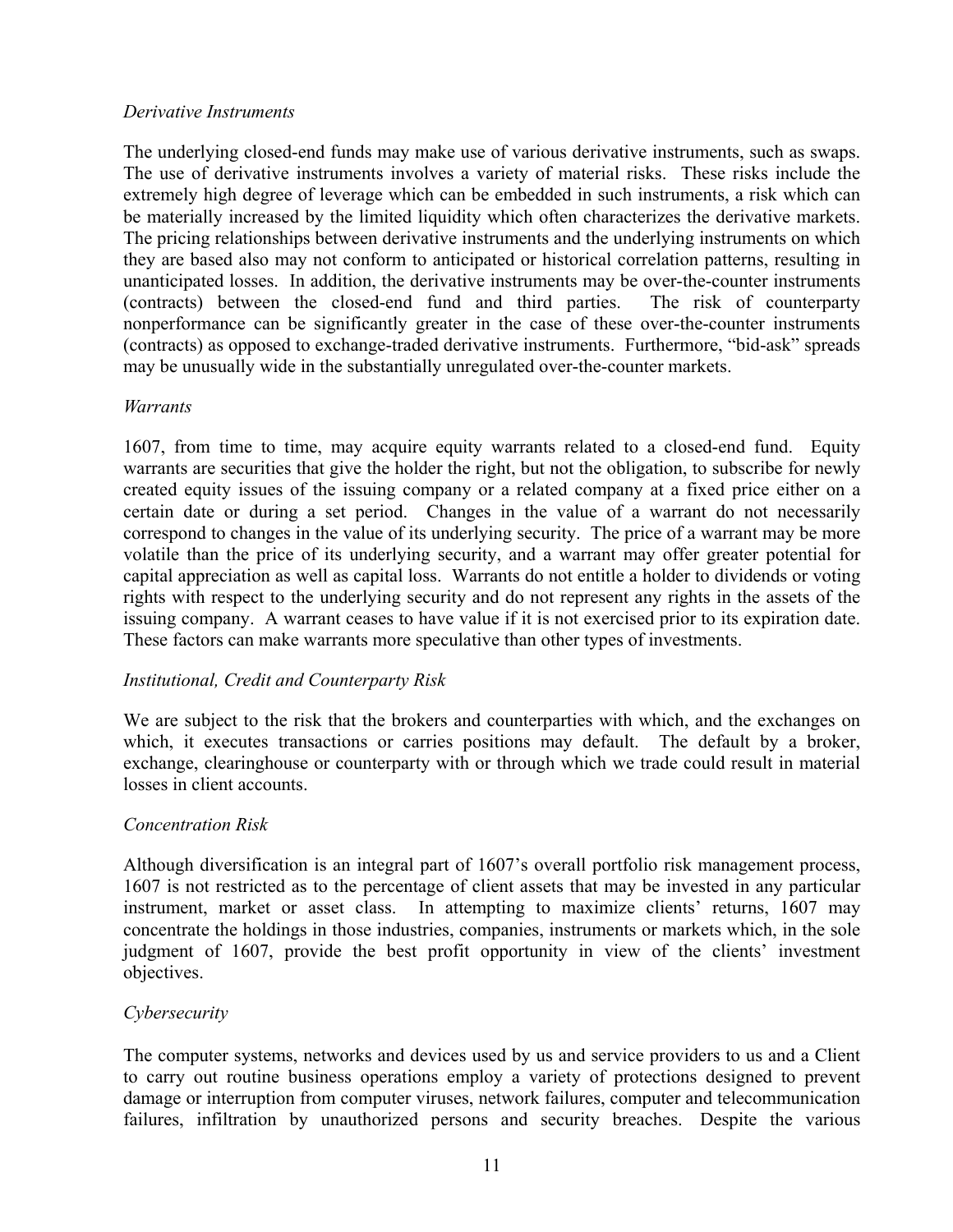protections utilized, systems, networks, or devices potentially can be breached. A Client could be negatively impacted as a result of a cybersecurity breach. Cybersecurity breaches can include unauthorized access to systems, networks, or devices; infection from computer viruses or other malicious software code; and attacks that shut down, disable, slow, or otherwise disrupt operations, business processes, or website access or functionality. Cybersecurity breaches may cause disruptions and impact business operations, potentially resulting in financial losses to a Client; interference with our ability to calculate the value of an investor account; impediments to trading; the inability of us and other service providers to transact business; violations of applicable privacy and other laws; regulatory fines, penalties, reputational damage, reimbursement or other compensation costs, or additional compliance costs; as well as the inadvertent release of confidential information. Similar adverse consequences could result from cybersecurity breaches affecting issuers of securities in which we invest; counterparties with which we engage in transactions; governmental and other regulatory authorities; exchange and other financial market operators, banks, brokers, dealers, insurance companies, and other financial institutions; and other parties. In addition, substantial costs may be incurred by these entities in order to prevent any cybersecurity breaches in the future.

#### *Coronavirus ("COVID-19")*

The operations of 1607 could be adversely impacted, including through quarantine measures and travel restrictions imposed on key personnel of the Company. Our operations could also be disrupted if any member of 1607 or any other key personnel of 1607 contracts COVID-19 and/or any other infectious disease. These events could materially and adversely affect our ability to source, manage and divest investments and the ability to fulfill our investment objectives. In addition, in response to the spread of COVID-19, many businesses, including 1607 at various times, have encouraged or mandated that their personnel work from home in an effort to help slow the spread of the coronavirus pandemic. Notwithstanding such precautionary measures, 1607 may still experience a significant increase in illness of their respective personnel. Work-at-home arrangements could also lead to employee fatigue, reduced collaboration and less optimal communication and supervision relative to traditional office structures which could severely impair our and/or such service providers' operational capabilities, potentially having a detrimental impact on our business and operations. Similar consequences may arise with respect to other comparable infectious diseases.

### **Item 9 - Disciplinary Information**

1607 and its employees have not been involved in any legal or disciplinary events in the past 10 years that would be material to a client's evaluation of the company or its personnel.

### **Item 10 - Other Financial Industry Activities and Affiliations**

1607 and its employees do not have any relationships or arrangements with other financial services companies that pose material conflicts of interest.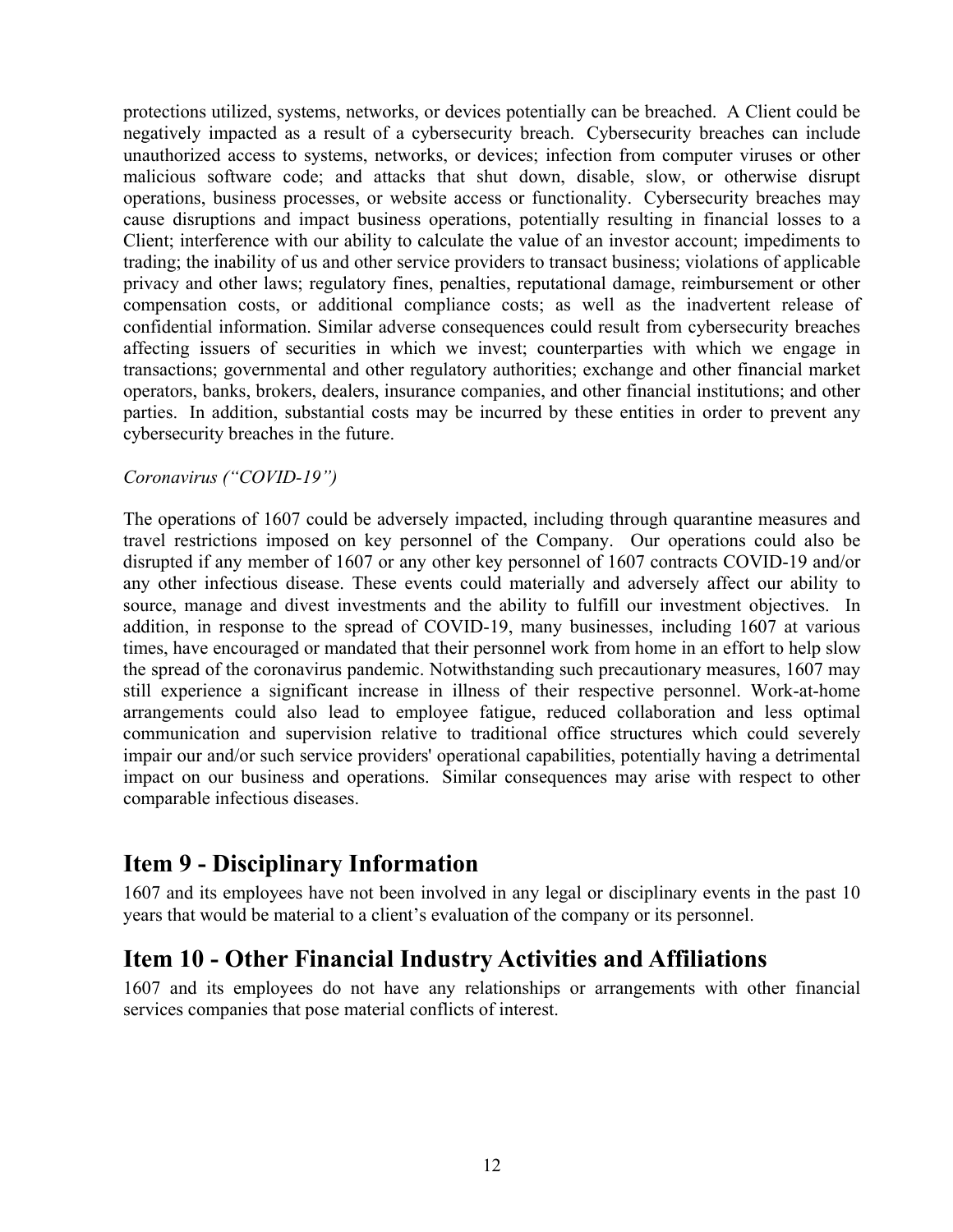# **Item 11 - Code of Ethics, Participation or Interest in Client Transactions and Personal Trading**

1607's principals and employees are permitted to trade for their own accounts on a limited basis, and from time to time may buy or sell securities that we trade for clients. This creates a potential conflict of interest, however, 1607 has prohibited its principals and employees from trading ahead of any client account. To avoid any additional conflicts of interest resulting from the personal trading of our principals and employees, and to avoid the misuse of material non-public information, we have adopted a written Code of Ethics designed to address and avoid potential conflicts of interest, as required under Rule 204A-1 of the Advisers Act.

Our Code of Ethics requires, among other things, that its principals and employees:

- Act with integrity, competence, diligence, respect and in an ethical manner with the public, clients, prospective clients, employers, employees, colleagues in the investment profession, and other participants in the global capital markets;
- Place the integrity of the investment profession, the interests of clients, and the interests of 1607 above one's own personal interests;
- Adhere to the fundamental standard that he or she should not take inappropriate advantage of his or her position;
- Avoid and/or disclose any actual or potential conflict of interest;
- Conduct all personal securities transactions in a manner consistent with the policy;
- Use reasonable care and exercise independent professional judgment when conducting investment analyses, making investment recommendations, taking investment actions, and engaging in other professional activities;
- Practice and encourage others to practice in a professional and ethical manner that will reflect credit on the employee and the profession;
- Promote the integrity of, and uphold the rules governing, capital markets;
- Maintain and improve his or her professional competence and strive to maintain and improve the competence of other investment professionals; and
- Comply with applicable provisions of the federal securities laws.

Our Code of Ethics also requires principals and employees to: (1) pre-clear certain personal securities transactions; (2) report personal securities transactions on at least a quarterly basis; and (3) provide the CCO with a detailed summary of personal securities holdings (both initially upon commencement of employment and annually thereafter), in each case subject to certain exceptions described in the Code of Ethics.

A copy of our Code of Ethics will be provided to any client or prospective client upon request.

### **Item 12 - Brokerage Practices**

In the course of providing services, 1607 will execute trades for clients through various brokerdealers. When we have broker discretion, there is no restriction on the brokers that may be selected to execute client transactions. When placing portfolio transactions, we will seek to obtain best execution for the clients, taking into account the following factors: the ability to effect prompt and reliable executions at favorable prices (including the applicable dealer spread or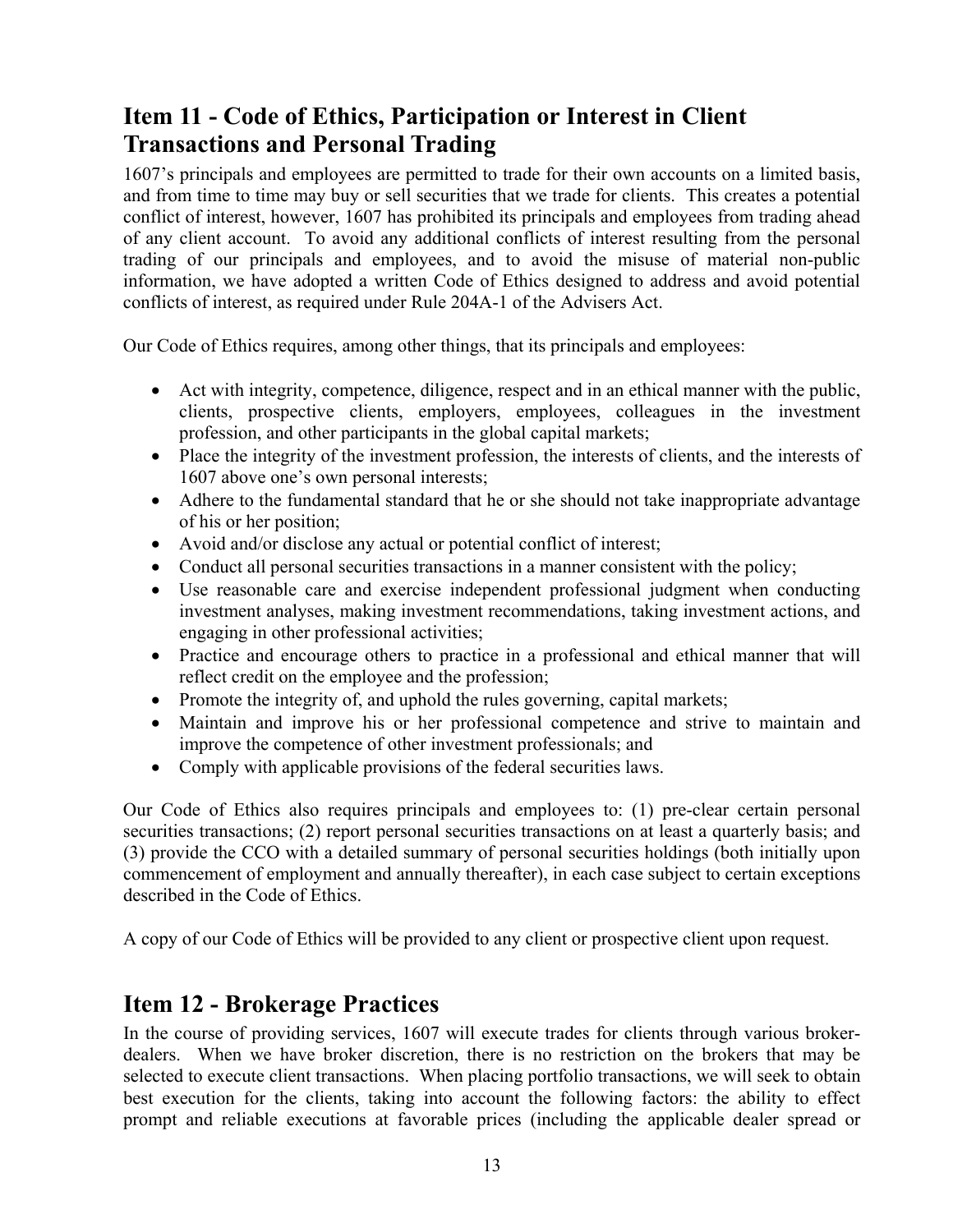commission, if any); the operational efficiency with which transactions are effected, taking into account the size of the order and difficulty of execution; the financial strength, integrity, and stability of the broker; the firm's risk in positioning a block of securities; the quality, comprehensiveness and frequency of available research services considered to be of value; and the competitiveness of commission rates in comparison with other brokers satisfying our other selection criteria.

#### *Allocation and Aggregation of Orders*

Determinations concerning the investment and trading needs of each client and the timing of transactions (e.g., security purchases and sales) shall be made throughout the trading day by the responsible Portfolio Manager(s). Each client will not necessarily participate in every security transaction notwithstanding the fact that such investment opportunity may otherwise be suitable for that client.

If we have determined to invest at the same time for more than one client account, we may place combined orders for all such accounts simultaneously. Each account that participates in a blocked transaction will participate at the average share price for all of our transactions in that security on that business day. When allocating trades, the Portfolio Manager takes into account all relevant factors, including, but not limited to, the amount of shares received, the size of each client's allocation, clients' liquidity needs and previous allocations. In the case of partial fills, accounts with smaller weightings in the security will generally receive allocation priority.

Such block trading is done to facilitate best execution and to allocate equitably among our clients differences in prices that might have resulted had such orders been placed independently. We effect batched transactions in a manner designed to ensure that no participating client is favored over any other client. The vast majority of our trades are executed in this manner. However, when significant cash flows occur within a specific account, trades may be executed for that specific account individually (i.e. not blocked with others) in order to align that account with similar accounts participating in the same investment strategy. The CCO, or his designee, conducts periodic reviews of client account performance, and purchase and sale journals to ensure that no client or group of clients is being systematically favored or harmed in the selection and allocation of investment opportunities.

#### *Cross Trades*

Consistent with our duty to seek to obtain best execution, occasionally we may execute cross transactions between client accounts. A cross trade occurs when we purchase and sell a particular security between two or more accounts under our management by instructing brokers to cross the trade. We generally utilize cross trades to address account funding issues and when the practice is specifically deemed advantageous for each participant. In no instance do we receive additional compensation when crossing trades for client accounts. We will seek to ensure that the terms of the transaction, including the consideration to be paid or received, is fair and reasonable, and the transaction is done for the sole benefit of all participating clients.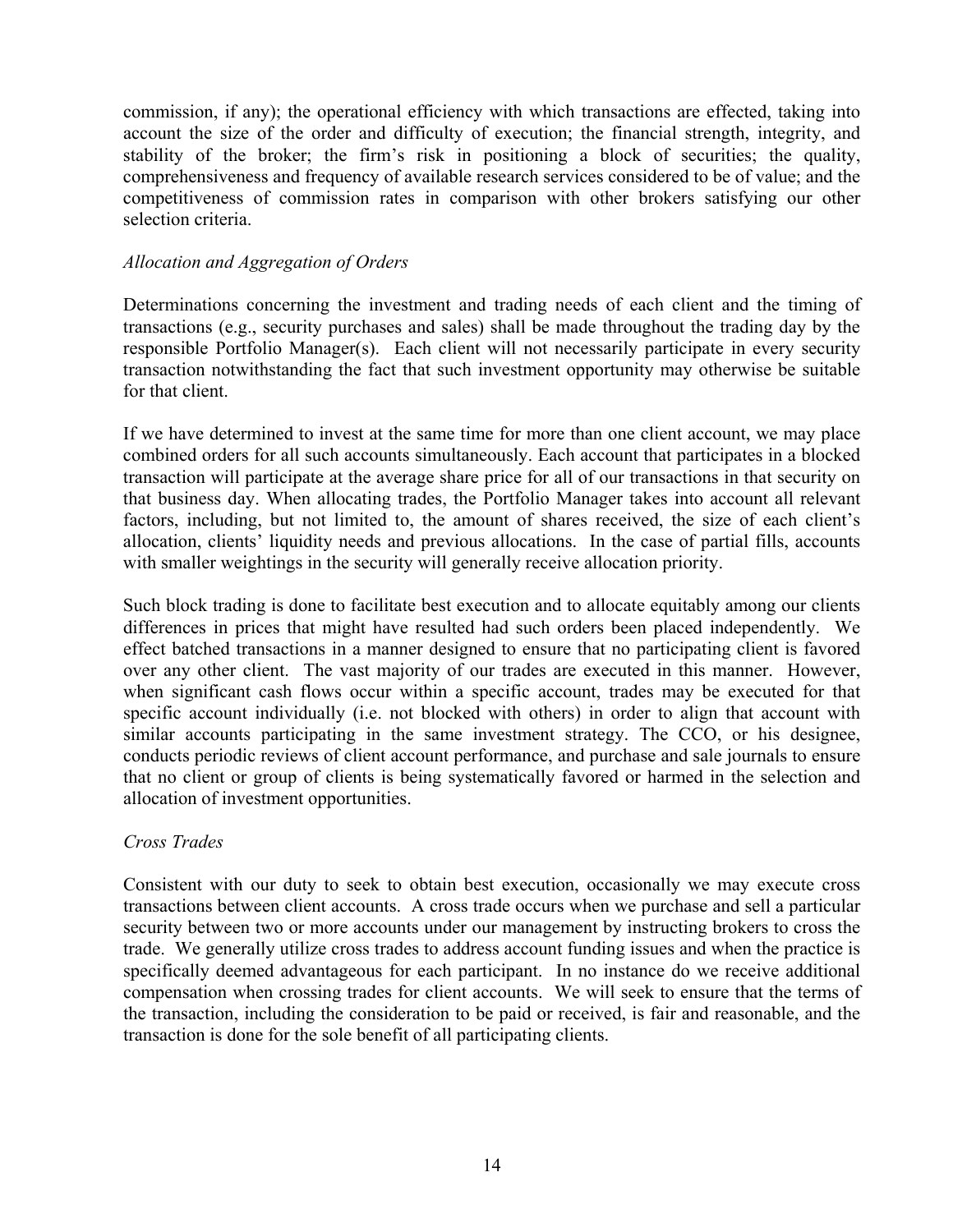#### *Soft Dollars*

The term "soft dollars" refers to a means of paying brokerage firms for products and services through commission revenue, based on the volume of brokerage commission revenues generated from securities transactions executed through brokers by an investment manager on behalf of advisory clients. These products and services may include unsolicited broker research reports, meetings with fund management, and models. Section 28(e) of the Securities Exchange Act of 1934, as amended allows the adviser to pay broker-dealers more than the lowest commission available in order to obtain research and brokerage services without breaching its fiduciary duties to clients or imposing a duty upon the adviser to obtain the lowest commission if certain conditions are met and the adviser makes a good faith determination that the commissions paid are reasonable in relation to the value of the brokerage or research services on behalf of its advisory clients.

In selecting a broker-dealer, we will consider, among other things, the broker-dealer's best execution capabilities, reputation, and access to the markets for the securities being traded. We will generally seek competitive commissions for transactions for advisory client's accounts. Consistent with obtaining best execution, transactions for advisory clients may be directed to brokers in return for research services furnished by them to 1607. Such research generally will be used to service all of our clients, but brokerage commissions paid may be used to pay for research that is not used in managing a specific account.

We currently trade with one broker-dealer that provides soft dollar credits, Bloomberg TradeBook. The soft dollar credits earned through Bloomberg TradeBook are used to offset the costs for our Bloomberg terminals, which provide research capabilities, real-time security quotes, and general security information (i.e. corporate actions, dividend information, proxy information, etc.). 1607 receives a benefit because we do not have to produce or pay for these services. Investment research and brokerage services received through this soft dollar arrangement may be used in servicing various clients, and not all such services will necessarily benefit all clients. We will make any appropriate allocations so that 1607 bears the cost of any such services used for purposes other than for eligible research or brokerage (e.g., for administration) as contemplated by Section 28(e). Due to the soft dollar relationship with Bloomberg TradeBook, we have an incentive to direct trades to Bloomberg TradeBook since we will be relieved of expenses which we might otherwise bear. 1607 did not receive any soft dollar credits from Bloomberg Tradebook during 2021.

Some of our clients specifically instruct us not to use broker-dealers that provide soft dollar credits. As a result, clients who provide us with complete discretion in the selection of brokers may incur different commission costs compared to clients who instruct us not to use broker dealers providing soft dollar credits.

We are not affiliated with any broker-dealers.

### **Item 13 - Review of Accounts**

Client accounts are monitored continuously and changes and/or alternate investment opportunities are recommended when a Portfolio Manager believes it is appropriate to do so. General conditions in the stock and bond markets are continuously monitored. Factors triggering reviews, and perhaps triggering buy or sell recommendations, include changed circumstances of the clients;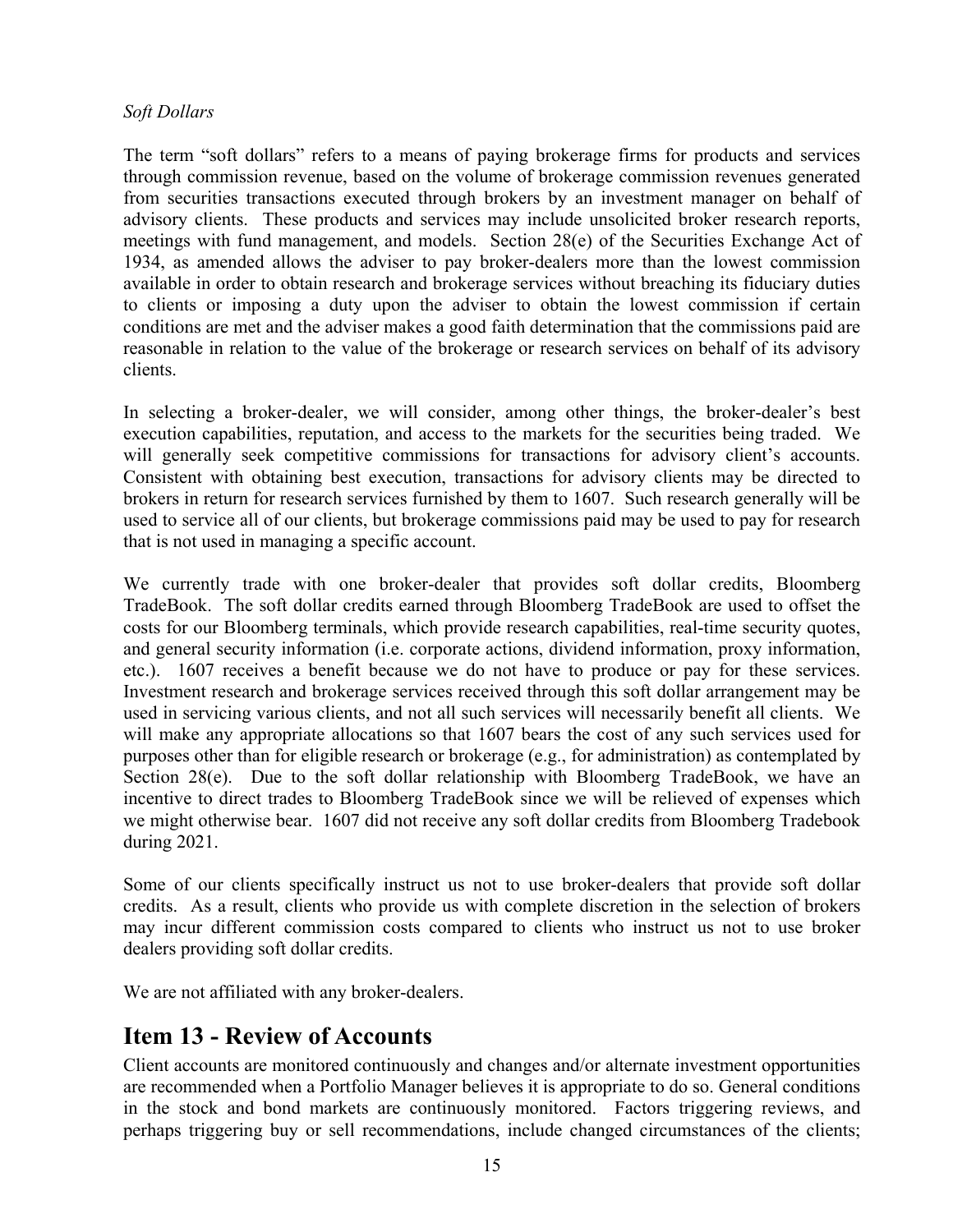changed general conditions in the stock and bond markets; and changes in closed-end mutual funds owned by clients. Client accounts are reviewed by each Portfolio Manager, including, Mr. James Mallory, Mr. Shannon Fake, Mr. Ashley Long and Mr. Mathew Kalkowsky. There is no set minimum or maximum number of accounts that will be reviewed.

Clients receive copies of all transaction confirmations and monthly/quarterly statements from their custodians. All clients and 1607 Fund investors receive monthly reports, which include performance, market commentary, and a "fund of the month" section. In addition, all investors receive quarterly reports regarding account performance, expanded market commentary, holdings, discounts, and country allocation. Investors in 1607 Funds receive annual audited financial statements prepared by an independent accounting firm, as discussed in the Custody section below.

# **Item 14 - Client Referrals and Other Compensation**

1607 does not receive any economic benefit from someone who is not a client other than noted above in Item 12. We do not have any arrangements to compensate third parties for client referrals.

# **Item 15 - Custody**

All client assets are held in custody by unaffiliated broker/dealers or banks, however a registered investment adviser who, directly or through an affiliate, acts as the general partner or managing member to a limited partnership or other comparable pooled investment vehicle is considered to have custody over client assets. In addition, if an adviser can debit accounts to collect fees then it is considered to have custody. Rule 206(4)-2 imposes a number of requirements on an SECregistered investment adviser that is deemed to have custody of its clients' funds and securities.

To comply with Rule 206(4)-2 and to provide meaningful protection to 1607 Fund investors, each 1607 Fund is subject to an annual financial statement audit by an independent public account registered with, and subject to regular inspection by, the Public Company Accounting Oversight Board. The audited financial statements are prepared in accordance with generally accepted accounting principles, and are distributed to each investor within 120 days of the Fund's fiscal year end.

In cases where we can access separate account client funds and securities though our ability to debit advisory fees from the custodial account, the account custodians send statements directly to the account owners on at least a quarterly basis. Clients should carefully review these statements, and should compare these statements to any account information provided by 1607.

# **Item 16 - Investment Discretion**

When a client agrees to discretionary management, we will be responsible for selecting the amount of securities to be bought and sold. Discretionary authority will be established through the execution of an investment advisory agreement. The only limitations on the investment authority will be those limitations imposed in writing by the client. The offering memorandum and governing document for each 1607 Fund provides that the investment manager has discretion to manage the business and affairs of the 1607 Fund, subject only to specific and express limitations provided therein.